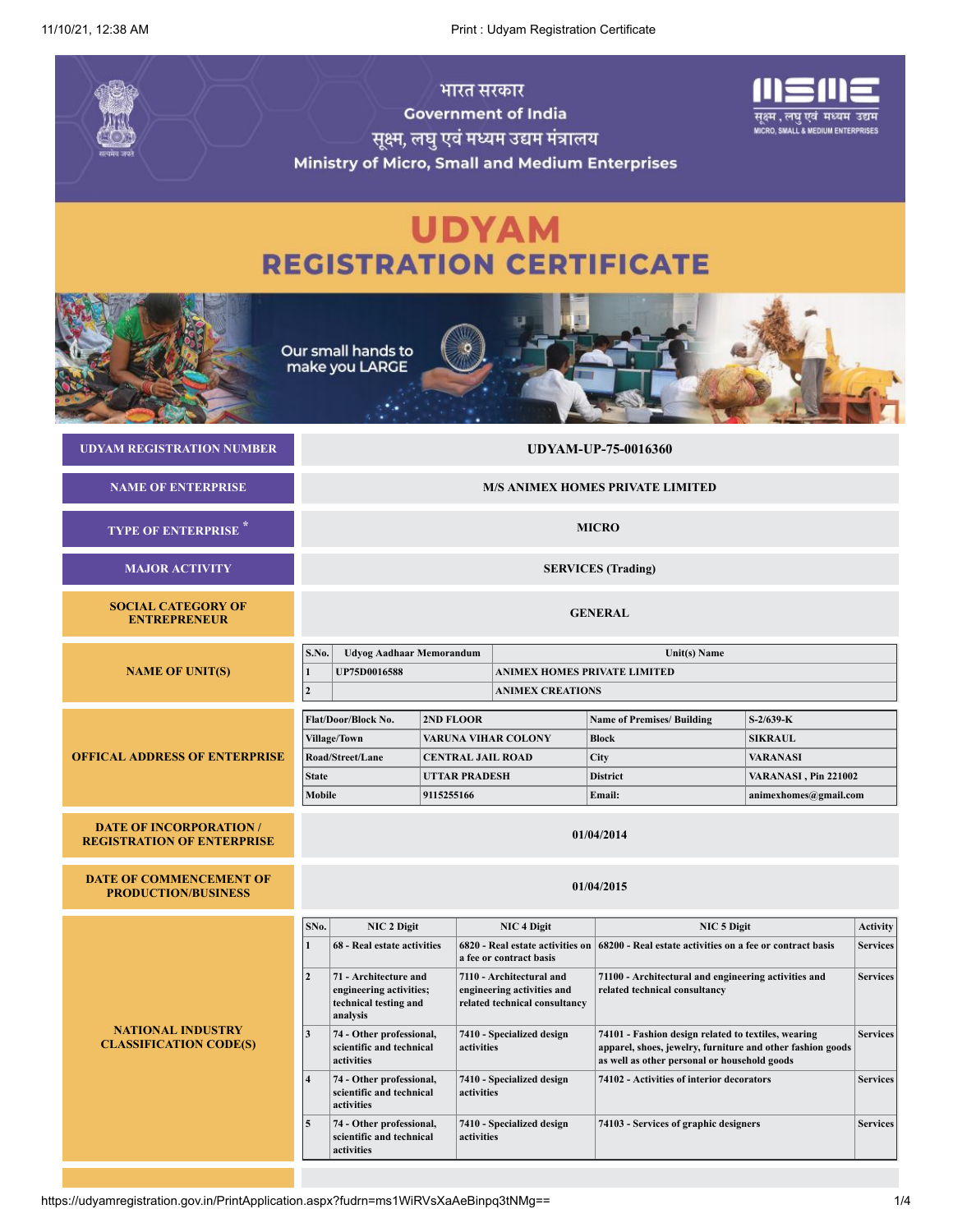### **DATE OF UDYAM REGISTRATION** 10/11/2021

11/10/21, 12:38 AM Print : Udyam Registration Certificate

\* In case of graduation (upward/reverse) of status of an enterprise, the benefit of the Government Schemes will be availed as per the provisions of Notification No. S.O. 2119(E) dated 26.06.2020 issued by the M/o MSME.

Disclaimer: This is computer generated statement, no signature required. Printed from https://udyamregistration.gov.in & Date of printing:- 10/11/2021

#### For any assistance, you may contact:

1. District Industries Centre: VARANASHI ( UTTAR PRADESH )

2. MSME-DI: ALLAHABAD ( UTTAR PRADESH )

Visit: www.msme.gov.in; www.dcmsme.gov.in; www.champions.gov.in

ल Follow us @minmsme & @msmechampions



**BE A<br>CHAMPION** with the **Ministry of MSME**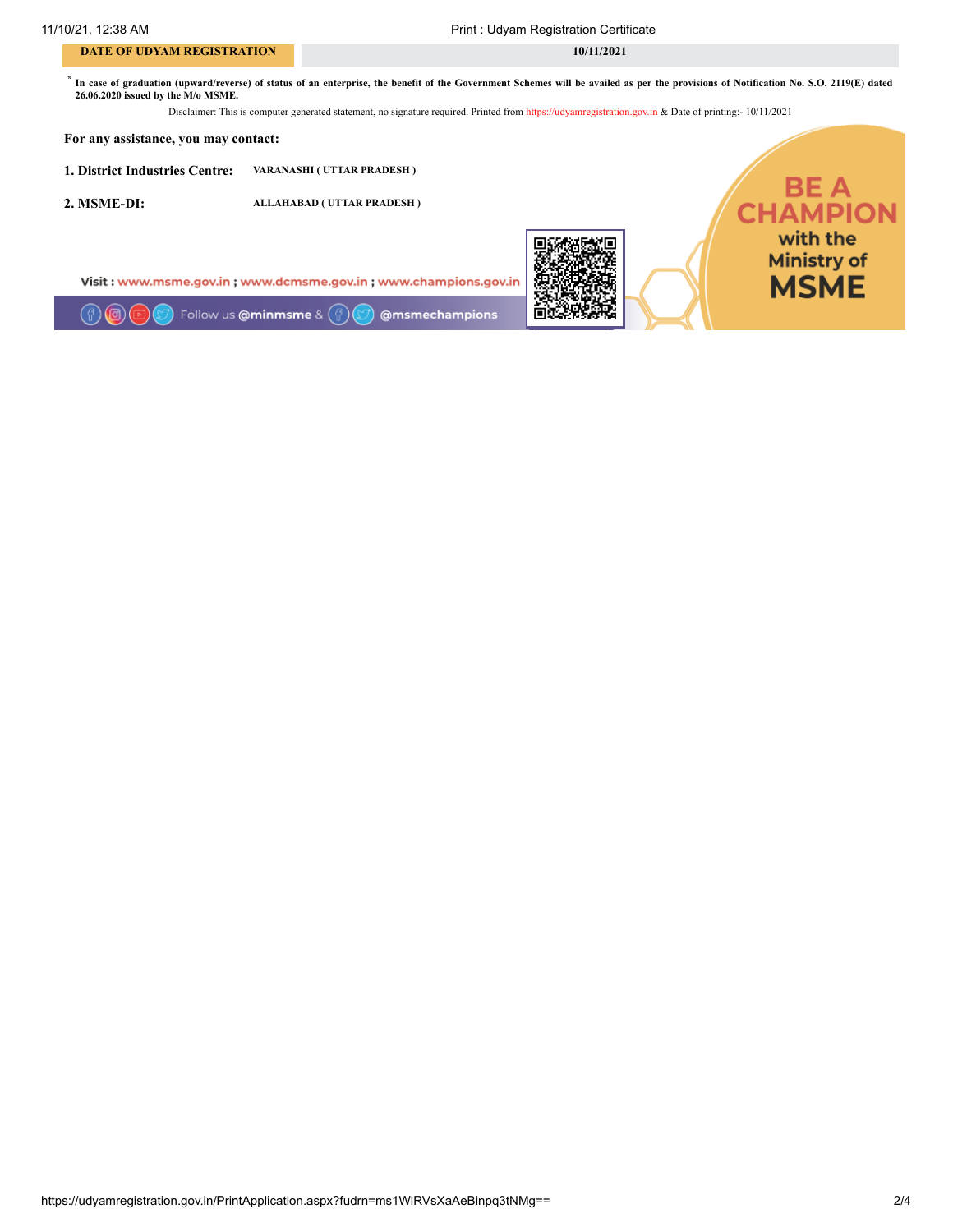11/10/21, 12:38 AM Print : Udyam Registration Certificate

# भारत सरकार

**Government of India** 

. लघ एवं MICRO, SMALL & MEDIUM ENTERPRISES

सूक्ष्म, लघु एवं मध्यम उद्यम मंत्रालय

Ministry of Micro, Small and Medium Enterprises

Udyam Registration Number : UDYAM-UP-75-0016360

| <b>Type of Enterprise   MICRO</b>                        |                                                | Major Activity                                        | Services (Trading)                                                      |
|----------------------------------------------------------|------------------------------------------------|-------------------------------------------------------|-------------------------------------------------------------------------|
|                                                          | Type of Organisation   Private Limited Company |                                                       | <b>M/S ANIMEX HOMES PRIVATE</b><br><b>Name of Enterprise</b><br>LIMITED |
| M/S ANIMEX HOMES PRIVATE<br><b>Owner Name</b><br>LIMITED |                                                | <b>PAN</b>                                            | AABCW5154H                                                              |
| <b>Do you have GSTIN</b> Yes                             |                                                |                                                       | <b>Mobile No.</b> 9115255166                                            |
| Email Id                                                 | animexhomes@gmail.com                          | <b>Social Category</b>                                | General                                                                 |
| Gender                                                   | Male                                           | Specially Abled(DIVYANG) No                           |                                                                         |
| Date of Incorporation $01/04/2014$                       |                                                | Date of Commencement of<br><b>Production/Business</b> | 01/04/2015                                                              |

#### Bank Details

| <b>Bank</b><br>: Name                                | €ode        | Bank<br><b>Account Number</b> |
|------------------------------------------------------|-------------|-------------------------------|
| $\mathbf{11}$<br>the contract of the contract of the | )6906<br>Вk | $\Omega$<br>ำ                 |

# Employment Details

| Male | $F$ emale<br>. | Other | <b>Total</b> |
|------|----------------|-------|--------------|
|      |                |       |              |

Investment in Plant and Machinery OR Equipment (in Rs.)

| S.No. | Year        | Type  | Financial  Enterprise  Written Down  <br>Value (WDV) | <b>Exclusion of cost of Pollution</b><br>Control.<br><b>Research &amp; Development</b><br>and Industrial Safety Devices | <b>Net Investment in Plant and</b><br>Machinery OR Equipment [(A)-<br>(B) | <b>Total</b><br>Turnover<br>(A) | <b>Export</b><br><b>Turnover</b><br>(B) | Net<br>Turnover<br>$[(A)-(B)]$ | Is ITR ITR<br>Filled? Type |                                 |
|-------|-------------|-------|------------------------------------------------------|-------------------------------------------------------------------------------------------------------------------------|---------------------------------------------------------------------------|---------------------------------|-----------------------------------------|--------------------------------|----------------------------|---------------------------------|
|       | $ 2019-20 $ | Micro | 0.00                                                 | 100000.00                                                                                                               | 0.00                                                                      | 1687831.00 0.00                 |                                         | $ 1687831.00 $ Yes             |                            | $^{\parallel}$ ITR -<br>1, 3, 0 |

#### Unit(s) Details

| <b>SN</b> | <b>Unit Name</b>                         | Flat                | Building                      | Village/Town           | <b>Block</b>   | Road                               | Citv                     | Pin | <b>State</b>                   | <b>District</b> |
|-----------|------------------------------------------|---------------------|-------------------------------|------------------------|----------------|------------------------------------|--------------------------|-----|--------------------------------|-----------------|
|           | <b>ANIMEX HOMES</b><br>' PRIVATE LIMITED | $S-2/639-$<br>K     | VARUNA VIHAR<br><b>COLONY</b> | <b>SIKRAUL</b>         |                | <b>CENTRAL</b><br><b>JAIL ROAD</b> | <b>VARANASI</b>   221002 |     | <b>UTTAR</b><br><b>PRADESH</b> | VARANASI        |
|           | <b>ANIMEX CREATIONS</b>                  | 1ST<br><b>FLOOR</b> | $S-2/639-K$                   | VARUNA VIHAR<br>COLONY | <b>SIKRAUL</b> | <b>CENTRAL</b><br><b>JAIL ROAD</b> | VARANASI   221002        |     | <b>UTTAR</b><br><b>PRADESH</b> | VARANASI        |

# Official address of Enterprise

| <b>Flat/Door/Block No.</b> | 2ND FLOOR           | <b>Name of Premises/ Building</b> | $S-2/639-K$                   |
|----------------------------|---------------------|-----------------------------------|-------------------------------|
| <b>Village/Town</b>        | VARUNA VIHAR COLONY | <b>Block</b>                      | <b>SIKRAUL</b>                |
| Road/Street/Lane           | CENTRAL JAIL ROAD_  | City                              | <b>VARANASI</b>               |
| <b>State</b>               | UTTAR PRADESH       | <b>District</b>                   | VARANASI, $Pin: 221002$       |
| Mobile                     | 9115255166          | <b>Email:</b>                     | $ $ animexhomes $@g$ mail.com |

# National Industry Classification Code(S)

| $ SNo. $ Nic 2 Digit                    | Nic 4 Digit    | Nic 5 Digit                                                                                                                            | <b>Activity</b> |
|-----------------------------------------|----------------|----------------------------------------------------------------------------------------------------------------------------------------|-----------------|
| $\parallel$ 68 - Real estate activities | contract basis | $\frac{16820}{16820}$ - Real estate activities on a fee or $\frac{168200}{168200}$ - Real estate activities on a fee or contract basis | Services        |